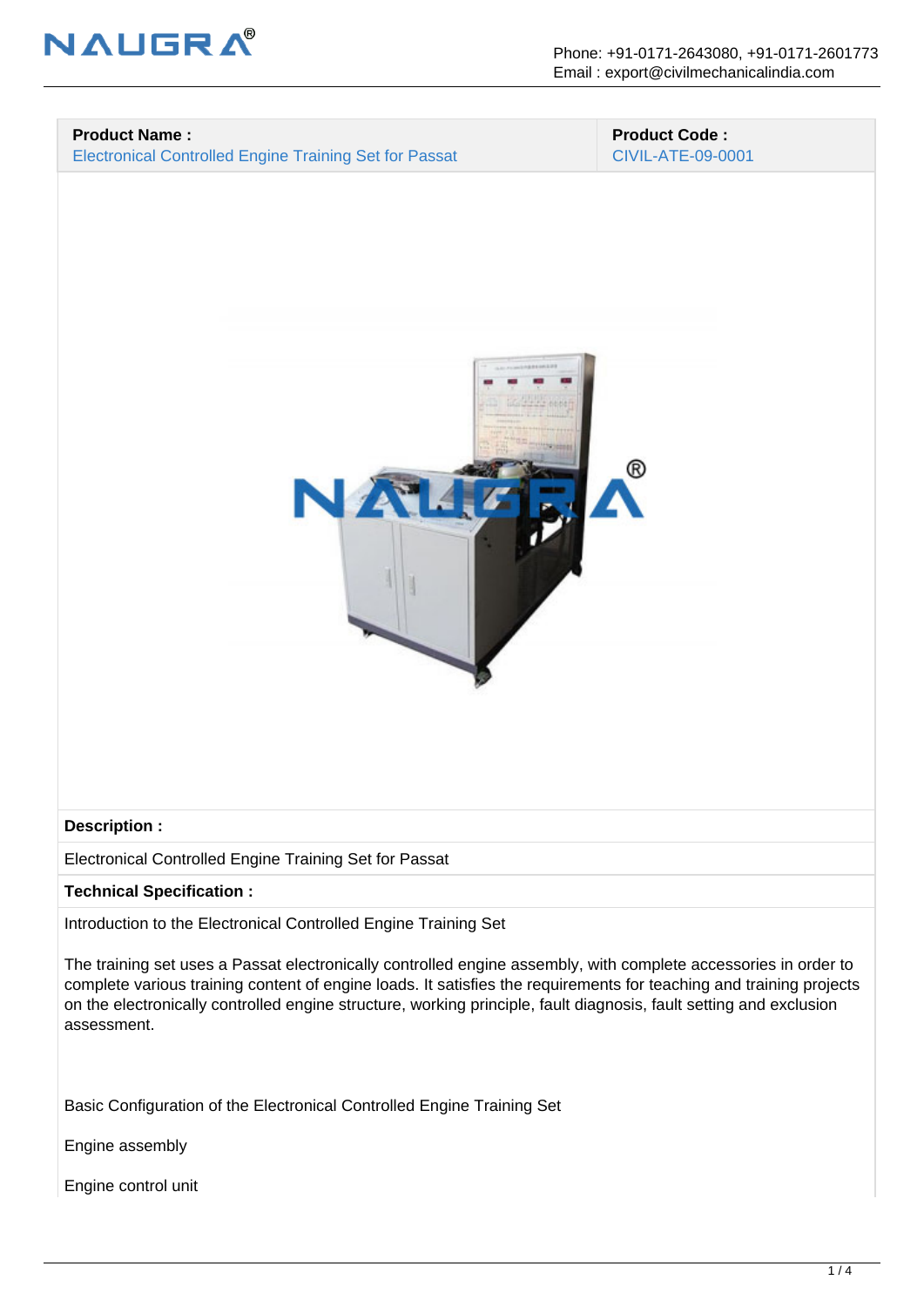

Engine circuit plug

Combination instrument

Training panel

Diagnostic block

Tank assembly

Up and down pipe

Kettle

Thermostat switch

Cooling fan assembly and bracket

Pressure gauge

Vacuum gauge

Ignition switch

**Battery** 

**Starter** 

**Generator** 

Fuel pump assembly

Fuel filter

Air filter

Ignition key with a chip

Intake and exhaust manifolds

Catalytic assembly

Oil tank

Movable bench and mobile casters

General power switch

Relay and fuse box

Instruction manual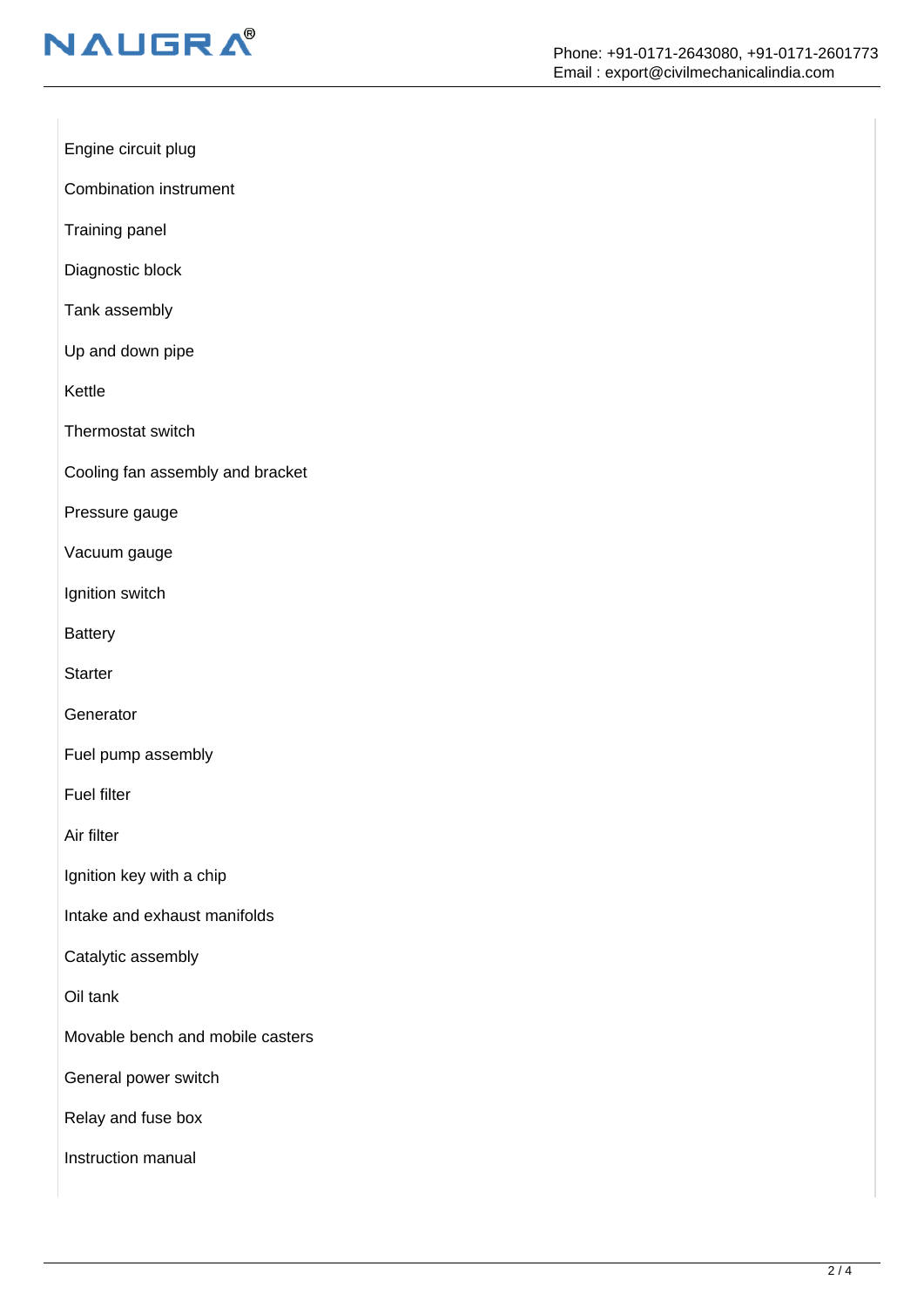

User training guide

Features of the Electronical Controlled Engine Training Set for Passat

1. Demonstrate the engine work, smooth operation, and accurate reflection of an EFI gasoline engine structure and working principle

2. Demonstrate engine oil pressure, vacuum pressure, oil pressure and normal operating pressure

3. Equipped with a digit display meter to display the related sensor working static values and dynamic values.

4. The training sets are equipped with electronic engine control system schematics and detection terminals, as well as a variety of professional instruments to detect the signal parameters of sensors, actuators and other components, including voltage, resistance, and frequency.

5. The diagnostic blocks can be connected to dedicated or general-auto decoders in order to complete reading fault codes of engine electronic control systems, clearing fault codes, reading data streams, matching adjustment, programming, testing, testing terminal components and engine diagnostic functions

6. Fault setting and assessment system (please refer to the detailed function introduction of fault setting and assessment)

7. Rotating positions of training sets are equipped with safety shields to keep safe.

8. Training sets are equipped with gasoline extinguishers and short circuit self-protection devices

9. With locking casters for mobile devices, the engines are easy to move for teaching

Training Content

- 1. Engine structure and composition training
- 2. Engine component setup position training
- 3. Engine sensor voltage, resistance, and signal testing training
- 4. Engine fuel pressure, vacuum pressure, oil pressure training
- 5. Engine schematics analysis training

6. Engine control unit fault code reading?fault code elimination, data flow reading, anti-theft matching adjustment, programming, terminal component testing training

- 7. Engine troubleshooting and confirm training
- 8. Engine fault setting and exclusion training
- 9. Engine practical operation and theoretical exam training